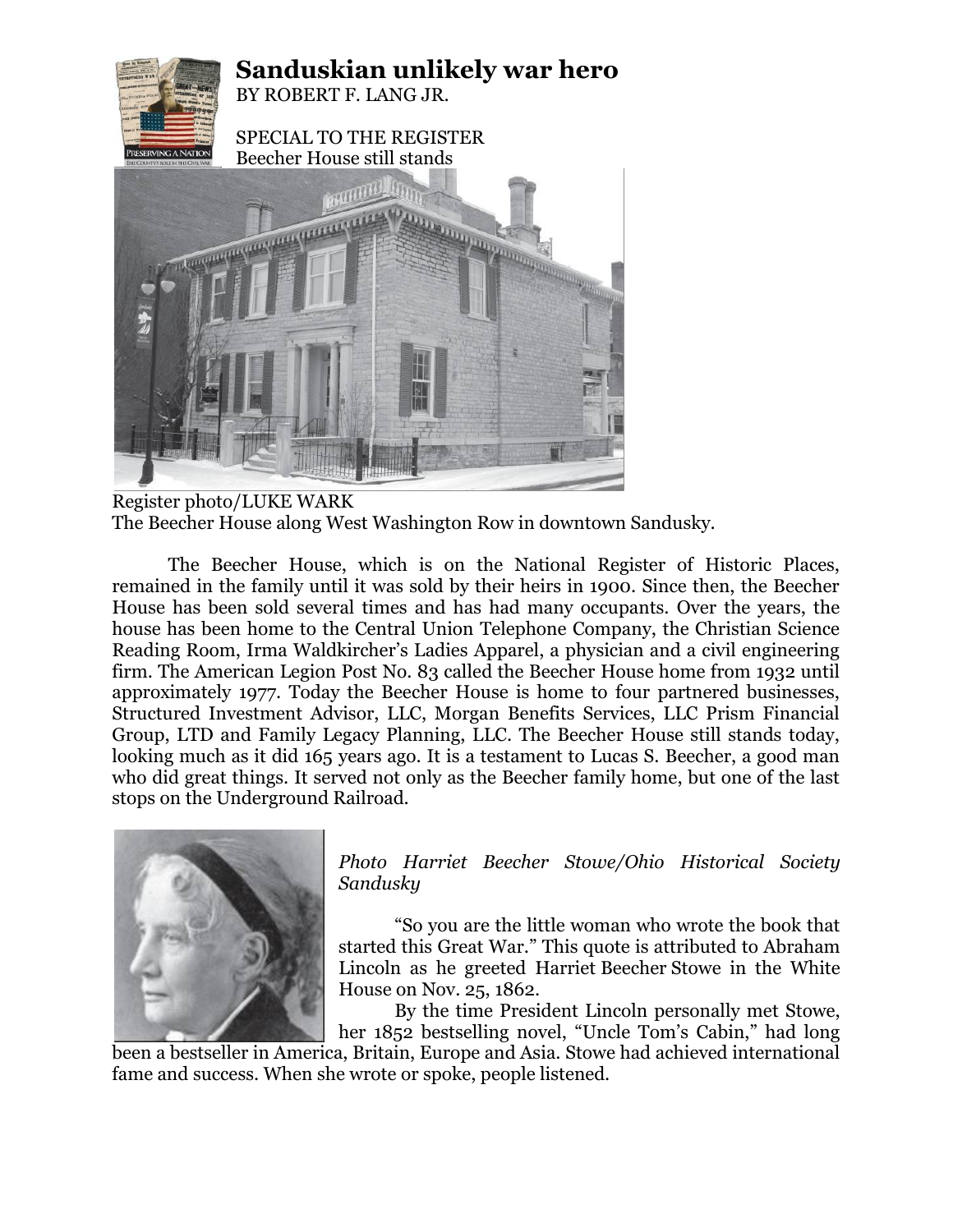"Uncle Tom's Cabin" was the "Harry Potter" of its time. The difference is Stowe's work is a fictional account based on facts and documentation. For the most part, "Uncle Tom's Cabin" is a true story in which the names were changed to protect the innocent.

Stowe put a face on slavery. More to the point, her story inspired a movement and a path to freedom; a series of secret routes and safe houses that stretched from the Deep South to the Canadian border. Stations, as they were called, were family homes and farms by day. Under the cover of darkness, they became safe houses.

The Underground Railroad was a subject unknown to most, but as controversial as it was secret. For its time, it was extremely organized and sophisticated. The people who ran it were smart and ingenious and highly respected professional businessmen and women. In fact, they had the most to lose if they were discovered.

Most of all, the Underground Railroad was dangerous. Participation required nerves of steel, determination and unwavering dedication.

## **Local ties**

After attending a slave auction in Kentucky and interviewing slaves who success fully used the Underground Railroad, Stowe wrote "Uncle Tom's Cabin" from her home in Maine. The north shore along Ohio is an important stop detailed in book, with Sandusky specifically mentioned on several occasions. Stowe didn't name real names for obvious reasons, although if she had, her third cousin, Sandusky resident and attorney Lucas S. Beecher's name would likely have appeared often.

Lucas Selkirk Beecher had a beautiful home and office directly across the square from the Erie County Courthouse, two blocks from the Lake Erie shore. By day, Beecher's home and office served clients in need of legal advice. By night it was a safe house, the last station on the road to freedom just across Lake Erie.

Stowe wrote "Uncle Tom's Cabin," but her cousin actually lived the dangerous double-life she wrote about. Lucas Beecher's notoriety and achievements didn't begin or end with his participation in the Underground Railroad. His legacy began long beforehand and continued long after the Civil War.

One of the earliest members of the Erie County Bar, Lucas Beecher was born in New Haven, Conn., on March 31, 1798, to parents Linus and Orpha Beecher. He was one of nine children and a seventh-generation member of one of America's earliest families. First-generation John Beecher arrived in America 160 years earlier, in 1637.

Lucas likely enjoyed a good childhood until fate intervened and he lost one of his legs at age 13. At approximately the same time he lost his leg, his cousin, Harriet Beecher Stowe, was born in 1811 to Lyman and Roxanne Beecher, 50 miles away in Litchfield, Conn.

In 1816, Lucas Beecher's family moved to West Bergen, N.Y. After finishing school, Lucas became a teacher for a short time, saving his money for law school. He eventually became a law student for the office of Hopkins & Beecher in Canaseraga, N.Y. In 1824 at the age of 26, Lucas Beecher passed the bar and opened his own practice in Williamsport, Pa. Two years later in 1826, Lucas married Jane Walker Turk. If having only one leg was a detriment, it seems no one told Lucas Beecher.

## **Sandusky bound**

In 1828, Lucas and Jane Beecher moved to Sandusky with their newborn baby Malcolm Beecher. Lucas became partners with Sandusky's very first attorney, Eleutheros Cooke. Cooke was a highly regarded attorney and politician, serving three terms in the U.S. House of Representatives. In spite of his good fortune to partner with Mr. Cooke, fate was about to deal Lucas Beecher another challenging hand. Beecher's eyesight was quickly eroding, as was his pocketbook. By 1830 he had become totally blind.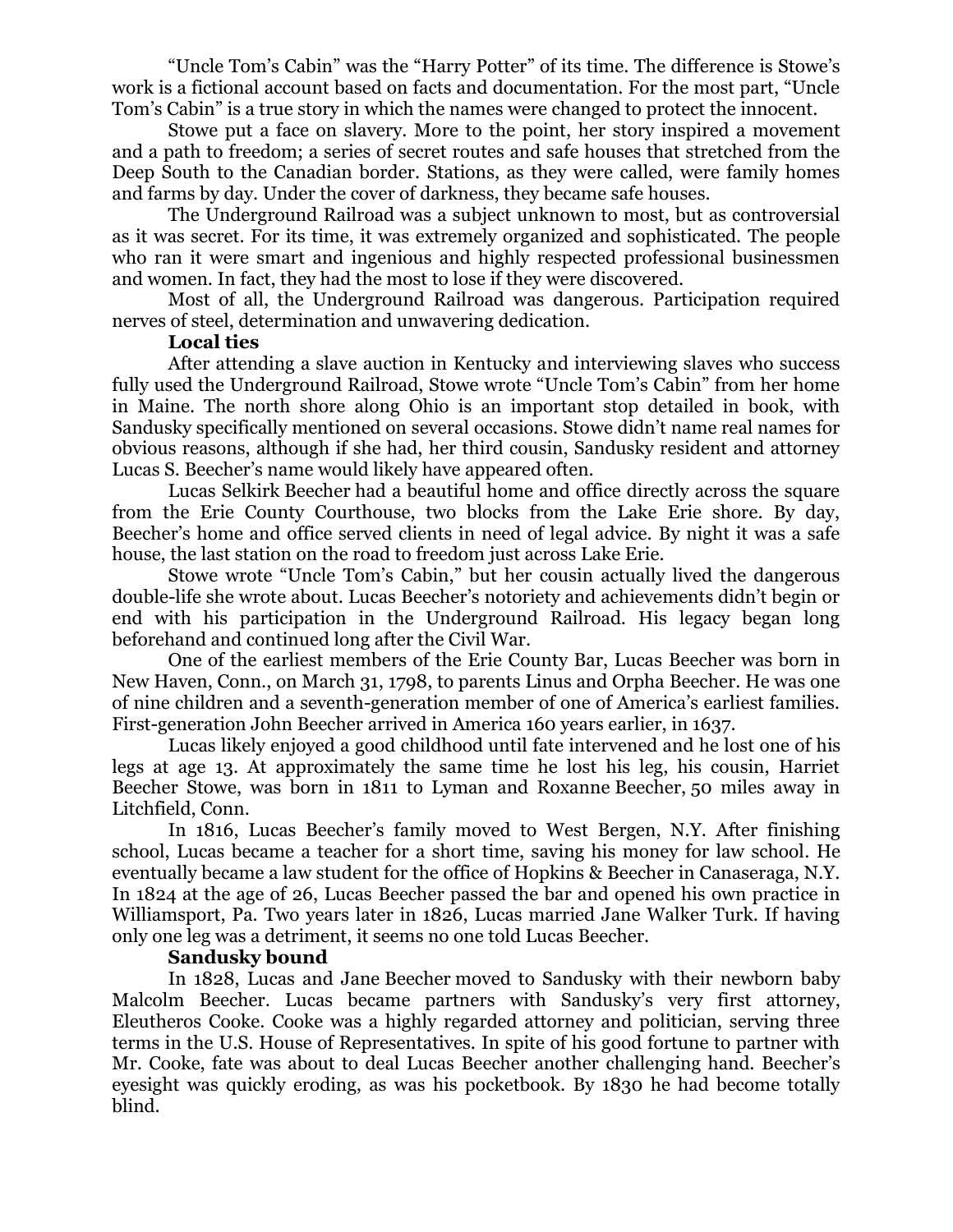Beecher made a pivotal decision that would prove to be the turning point in his life. Leaving his wife and young son in Sandusky, he boarded a stagecoach for New York City for the purpose of having eye surgery. After a long and arduous journey, Beecher arrived in New York. He departed the stage with his bags, crippled, blind and alone with barely enough money to pay for his surgery. His destination was a considerable distance across town. Not having enough money to hire transportation, the only person willing to accept Lucas' meager offer was a poor black man. The black man wheeled the baggage on a cart while Lucas limped behind holding onto the black man's coattails. Tired and weary, Lucas broke down half-laughing, half-crying, almost too despondent to go on. In the end, the black man delivered Lucas and his bags to his destination.

The surgery was only partly successful. After months of painful recuperation, Lucas arrived back in Sandusky. He could only read and write a little, but it was enough for him to resume his practice. He formed a new partnership with attorney John Campbell. His association with Mr. Campbell was short lived as Campbell was of ill health and was forced to quit his practice. Not so for Lucas Beecher who pressed on and thrived. Beecher's practice grew as well as his stellar reputation for being a fine litigator and a gentleman. In 1847 Lucas built the Beecher House on 215 Washington Row. The house was close to the court house. It was also close to Lake Erie.

Congress passed "The Fugitive Slave Law" in 1850. The law gave slave catchers more authority and granted them immunity in the free states, while pursuing their quarry. The country was torn over the slavery issue. In the north, slavery was still just something to read about in the newspapers. That was until Harriet Beecher Stowe published her novel "Uncle Tom's Cabin," in 1852. Antislavery sentiments were beginning to boil. It was only a matter of time before this issue would come to a head and eventually divide the nation.

## **Court battles**

In 1853, Lucas Beecher formed a partnership with attorneys Cuyler Leonard and Pitt Cooke, older brother of famous financier Jay Cooke. Pitt and Jay were the sons of Eleutheros Cooke, Lucas Beecher's very first law partner in Sandusky. Pitt Cooke was a local success story, but it was Jay Cooke who went on to national notoriety after successfully financing the Union war effort during the Civil War. Beecher would be the senior partner of this firm right up until his death almost 30 years later.

The Underground Railroad was operating at its peak between 1850 and 1860. While thousands escaped into Canada, some were unfortunately caught. In one documented case, Lucas Beecher pushed the envelope by actually representing a slave in court. Ben Johnson had been captured on the Underground Railroad. His owner, who was represented by Sandusky attorney Francis Drake Parish (who heretofore was considered a leading abolitionist in Ohio) claimed his client had paperwork whereby he purchased Ben Johnson from his previous owner and was now Ben's legal owner. The paper work was signed, dated and executed in Ohio. Beecher successfully argued that an Ohio ordinance passed in 1787 "prohibited involuntary servitude." The judge agreed. Ben Johnson was a free man. Johnson didn't finish his journey to Canada. He eventually died a free man in Sandusky.

Lucas Beecher was one of Sandusky's most well respected men both in and out of court. The Honorable Judge E. B. Sadler wrote in the Western Reserve Law Journal of 1897, "Disabled as he was when just entering upon the threshold of a successful practice, nevertheless, he rose to a height which enabled him to easily maintain position as a leader in this most difficult of all professions, as an example of the success which can be achieved by an earnest man, full of a great purpose, striving against a fate."